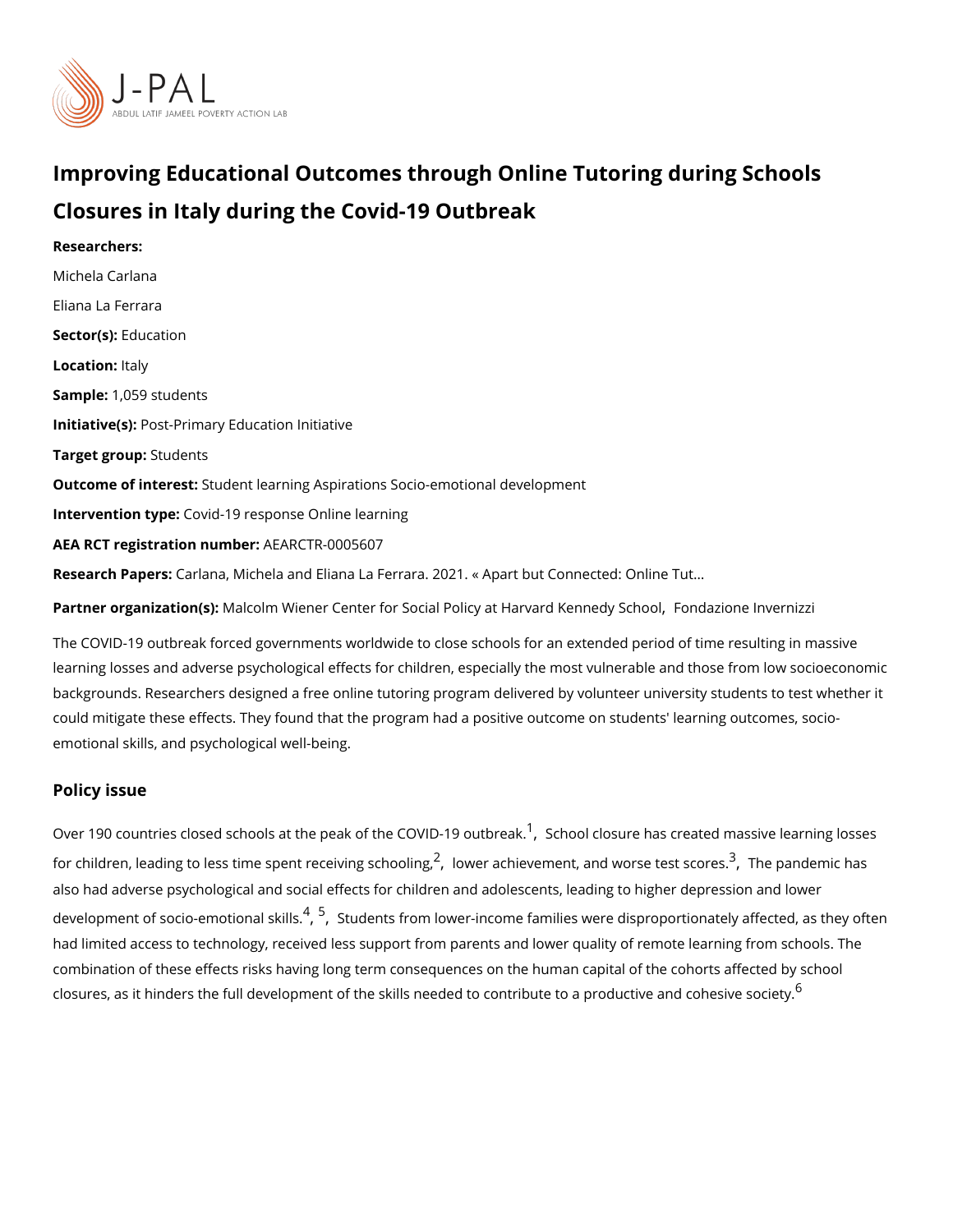While many countries have tried to mitigate learning losses by switching to remote instrue platforms, the implementation of these tools has varied substantially, even within the sam levels. Schools in wealthier areas have shown higher prevalence of learning through live participation of s<sup>[7](#page-4-0)</sup>t[,](#page-4-0)u**bleghi**sincome students also tend to have access to better homeschooling technology[,](#page-4-0) help fro $\frac{\theta}{\theta}$  padeonsine learning  $9,18,10$  $9,18,10$  $9,18,10$  $9,18,10$  when  $\theta$  exacerbates educational inequalities Policymakers have explored numerous avenues to address these challenges, including tut remedial education. Taking many forms, tutoring generally consists of supplemental one-o sessions aimed at improving students ac<sup>[1](#page-4-0)</sup>a[,](#page-4-0)demistipnegrfoov hod an mos pointed toward tutoring as an strategy for addressing learning losses and helping students catch up, that has consisten in certain contexts. Yet, little evidence exists on whether a remote delivery model, as it was made the essenti pandemic, could achieve similar results.

### Context of the evaluation

In 2020, Italian schools were closed from the beginning of March until the summer more To facilitate the implementation of remote learning, the government allocated 85 million e could temporarily borrow, improving internet connection and online platforms of schools, teachers. Yet, not all students in need received support in time due to bureaucratic delay to remote teaching varied greatly, with some taking longer to adjust to remote teaching, a percent of teachers had used digital tools in their daily lectures. By June 2020, more tha were providing live online classes, 85 percent also provided about an hour of recorded co some homework every week.

In response to the educational crisis, researchers partnered with pedagogical experts to innovative online tutoring program: TOP ( Tutoring Online Program ). The program targete 8) from disadvantaged backgrounds in terms of socioeconomic status, linguistic barriers, identified by school principals among those lagging behind during distance learning. Thirt a learning disability, 22 percent were immigrants, and 81 percent needed help in more tha were female (70 percent), born in Italy (98 percent), moved by a desire to help others wh previous experience as volunteers (83 percent), and were pursuing a STEM (34 percent) o percent).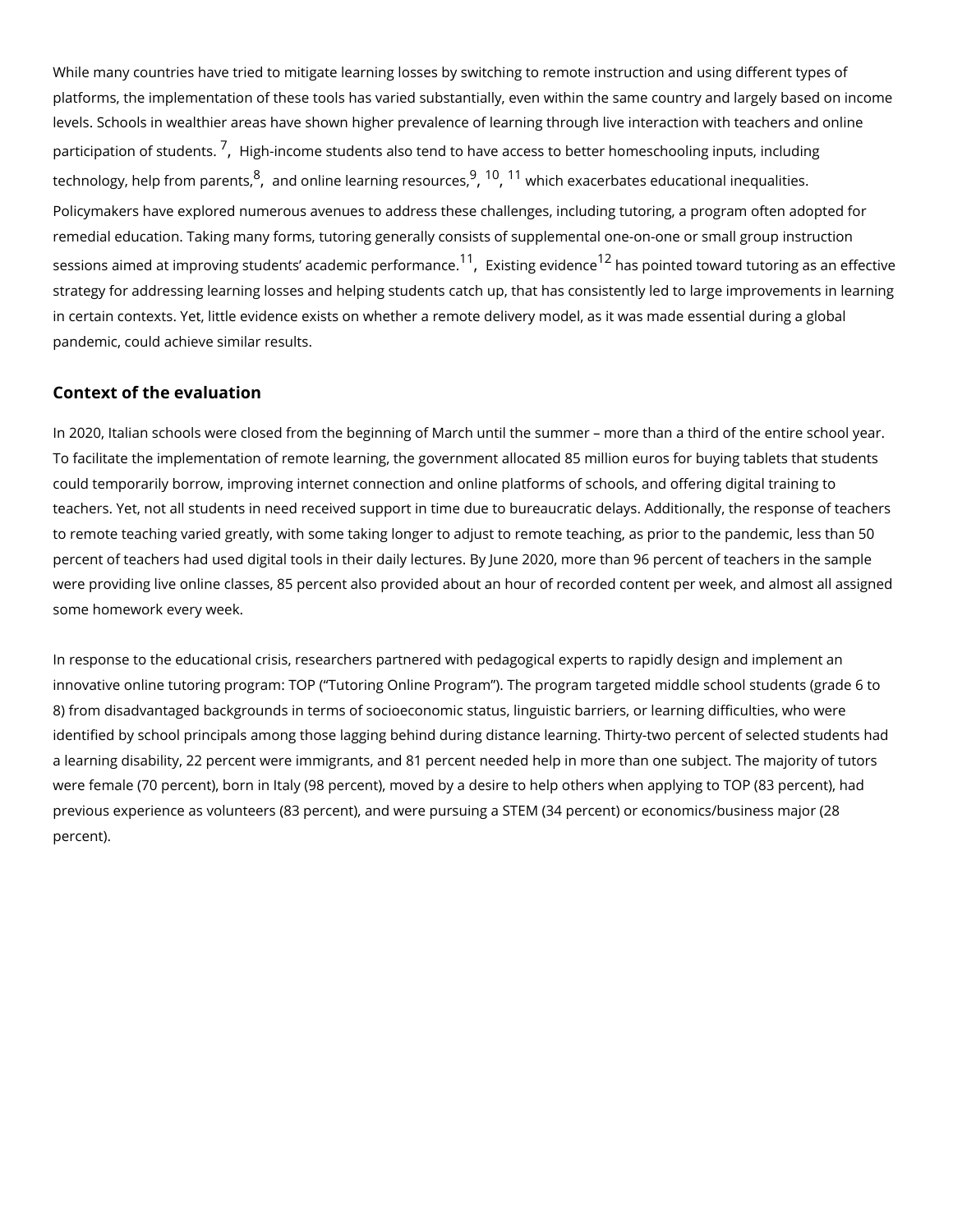

Photo: Shutterstock.com

## **Details of the intervention**

Researchers conducted a randomized evaluation to assess the impact of TOP on students' learning outcomes, socio-emotional skills, aspirations, and psychological well-being. Shortly after the announcement of schools' closure, researchers contacted all middle school principals in Italy asking them to identify up to three students per class who might benefit from additional support during the months of remote learning and ensure they had internet connection and a computer or tablet. In the meantime, they recruited volunteer tutors amongst the students enrolled in graduate and undergraduate programs at three large universities in Milan. Then, researchers invited the identified students and their parents to participate in the free program. A total of 1,059 students from 76 middle schools from all over the country applied to the program and researchers randomly assigned a tutor to 530 of them, with the remaining 529 students serving as a comparison group. Researchers processed applications on a rolling basis to ensure that students could start as soon as possible. Tutoring was offered fully online and consisted of help with the homework assigned by school teachers in three subjects: math, Italian, English. Tutoring activities began in April 2020 and lasted for five weeks, until the end of the school year in June.

The tutor training was the most expensive component of the program and limited the number of tutors recruited to 530, though 2,000 volunteers had applied. Tutors received an online self-training module, regular group meetings, and on-demand one-toone sessions with expert educators. The majority of students received 3 hours of tutoring per week, with a subset of those needing help in more than one subject randomly assigned to receive 6 hours per week.

To measure the impact of the program, researchers administered a standardized test very close in format, though shorter, to the national standardized one to participating students and conducted surveys of parents, students, tutors and teachers to measure students' academic performance, aspirations, socio-emotional skills, and psychological well-being. Additionally, the surveys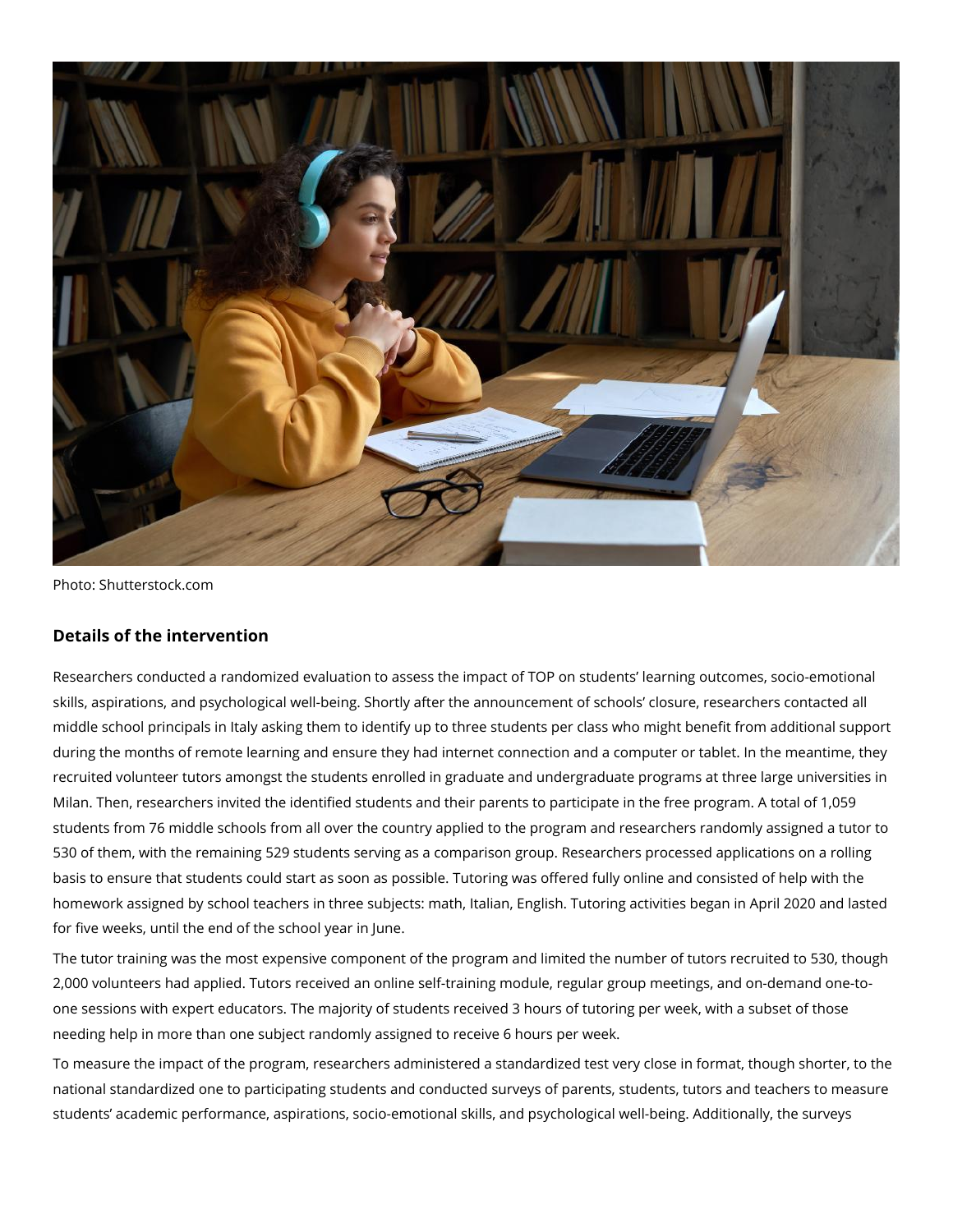enabled researchers to measure the impact of the program on tutors' ability to empathize with students and views on the role of hard work and effort to achieve success in life. Researchers collected data in April, before the tutoring began, and in June.

## **Results and policy lessons**

Overall, researchers found that the online tutoring program improved students' academic performance, socio-emotional skills, and psychological well-being.

*Student effort, attendance, and behavior:* students enrolled in TOP exerted more effort in their homework compared to their peers, according to reports by students, parents and teachers. Additionally, teachers reported that students in TOP were 9.4 percentage points more likely to attend class regularly, a 16 percent increase with respect to their peers in the comparison group. Students in TOP were also 8.1 percentage points (or 10 percent) less likely than their peers to report difficulty in following the classes online and using their school's online platform. Students in TOP also behaved better during school hours, with the fraction of students for which teachers reported behavioral problems being 6.4 percentage points lower relative to the comparison group, where behavioral problems were reported for 83 students. Finally, students in TOP were 4.9 percentage points more likely to enjoy the subjects of math, literature or English relative to comparison students (amongst which only 28 percent reported enjoying the subjects).

*Academic performance:* For students in TOP, standardized test scores improved by 0.26 standard deviations relative to the comparison group. Students who had participated in the tutoring sessions, answered more questions correctly, a 9 percent increase relative to an average of 53 percent correct in the comparison group. The effects are particularly strong for math, the subject in which most students received tutoring. Teachers' assessments of overall learning also improved for students in TOP compared to their peers, by 0.18 standard deviations.

*Aspirations, socio-emotional skills and psychological well-being:* The program did not have an impact on student or parent aspirations. Students in TOP reported a greater belief in their ability to control the outcome of events in their lives (0.19 standard deviations), fewer symptoms of depression (by 0.16 standard deviations), and parents reported higher happiness levels for their children (by 0.16 standard deviations), relative to the comparison group.

*Different effects based on students' characteristics:* Children from lower socioeconomic background, whose parents both worked outside the home, saw a larger improvement in learning outcomes. Additionally, students with learning disorders seemed to benefit more from the program and saw their performance increasing by over 0.5 standard deviations. This is potentially because this is a group that might have struggled the most with the learning methods and materials that schools provided during distanced learning. Additionally, the improvement in wellbeing was entirely driven by immigrant students, for whom the effect was an increase of 0.77 standard deviations. Researchers hypothesized that this group might have a less dense network of friendship and so felt more isolated during the lockdown and benefitted from the regular interaction with a tutor. Turning to parental employment, having a tutor improved students' performance significantly more for the children of blue-collar mothers compared to white collar mothers.

*Impact on tutors:* Researchers found that participating in TOP increased tutors' empathy by 3.4 percentage points, 0.27 standard deviations increase compared to volunteers who were not assigned a student to supervise. No meaningful effect was found on tutors' perceptions of the role of hard work to achieve success in life.

The researchers are currently piloting TOP in the Dominican Republic and having discussions with several other countries in Latin America to expand the program in the fall of 2021. In Italy, the program will be scaled to 3,000 children during the school year 2021-22 as part of a wider partnership with the Ministry of Education.